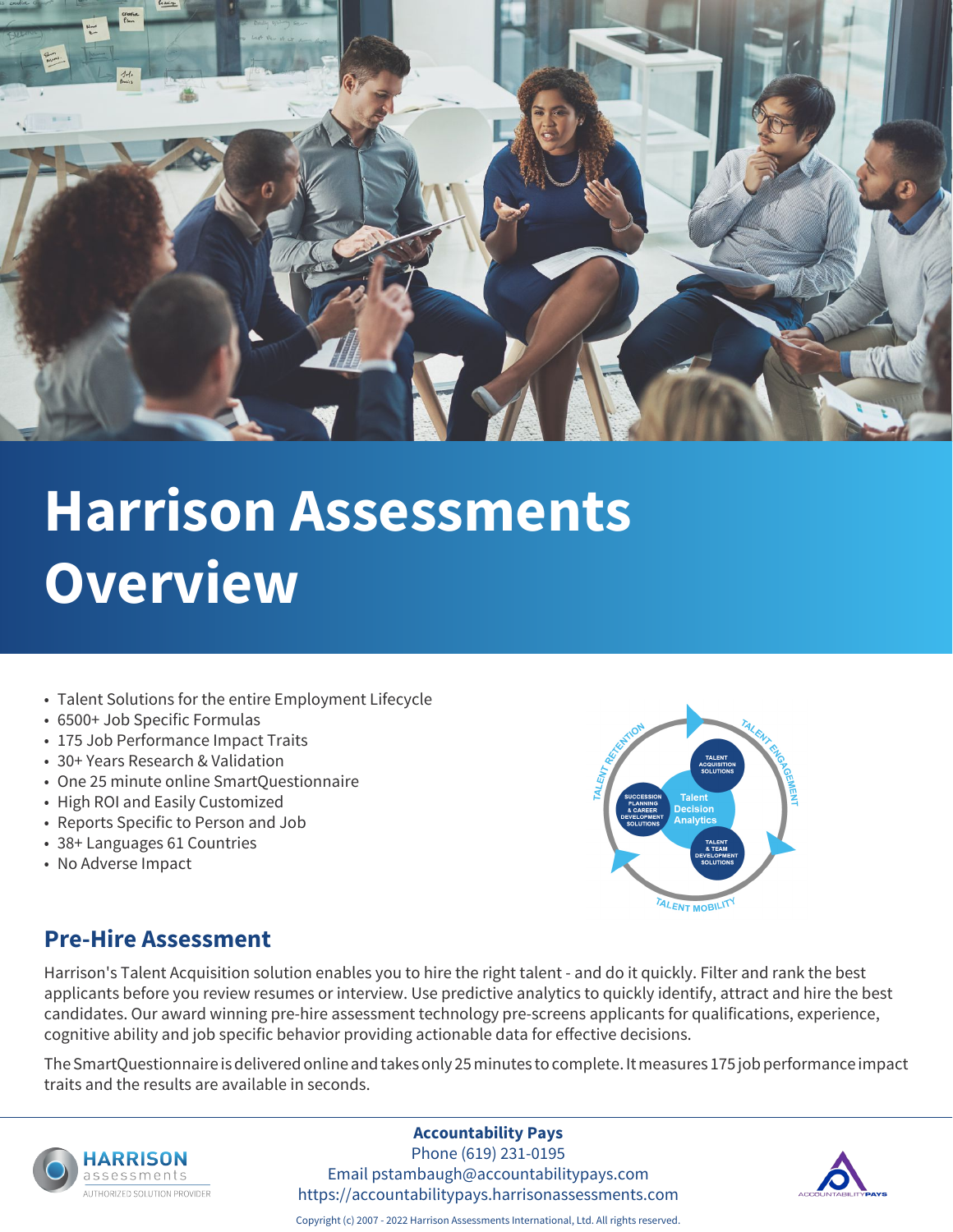# **Engage Your People**

Engaged employees wholeheartedly give discretionary effort to help the organization succeed. Traditional engagement surveys only measure group engagement issues, ignoring the crucial individual data and assuming that managers are solely responsible for engagement.

Harrison's approach to Engagement measures individual engagement as well as group engagement and is based on the assumption that engagement is a shared responsibility between the employee and the organization.

Measure employees fit for the job, their important expectations and their current fulfillment levels as a means to facilitate the realistic conversations needed between employee and manager.



# **Leadership and Succession Planning**

Managing the talent pipeline is more critical than ever. The Harrison Assessments system provides the ability to predict an individual's likelihood of success at multiple levels within an organization and create a developmental plan to accelerate their progress.

#### **Talent Management:**

- Identify high potential candidates
- Predict multi-level capabilities
- Create accelerated development plans
- Identify alternate career paths
- Leverage the talent pool
- Increase retention





### **Accountability Pays**

Phone (619) 231-0195 Email pstambaugh@accountabilitypays.com https://accountabilitypays.harrisonassessments.com



Copyright (c) 2007 - 2022 Harrison Assessments International, Ltd. All rights reserved.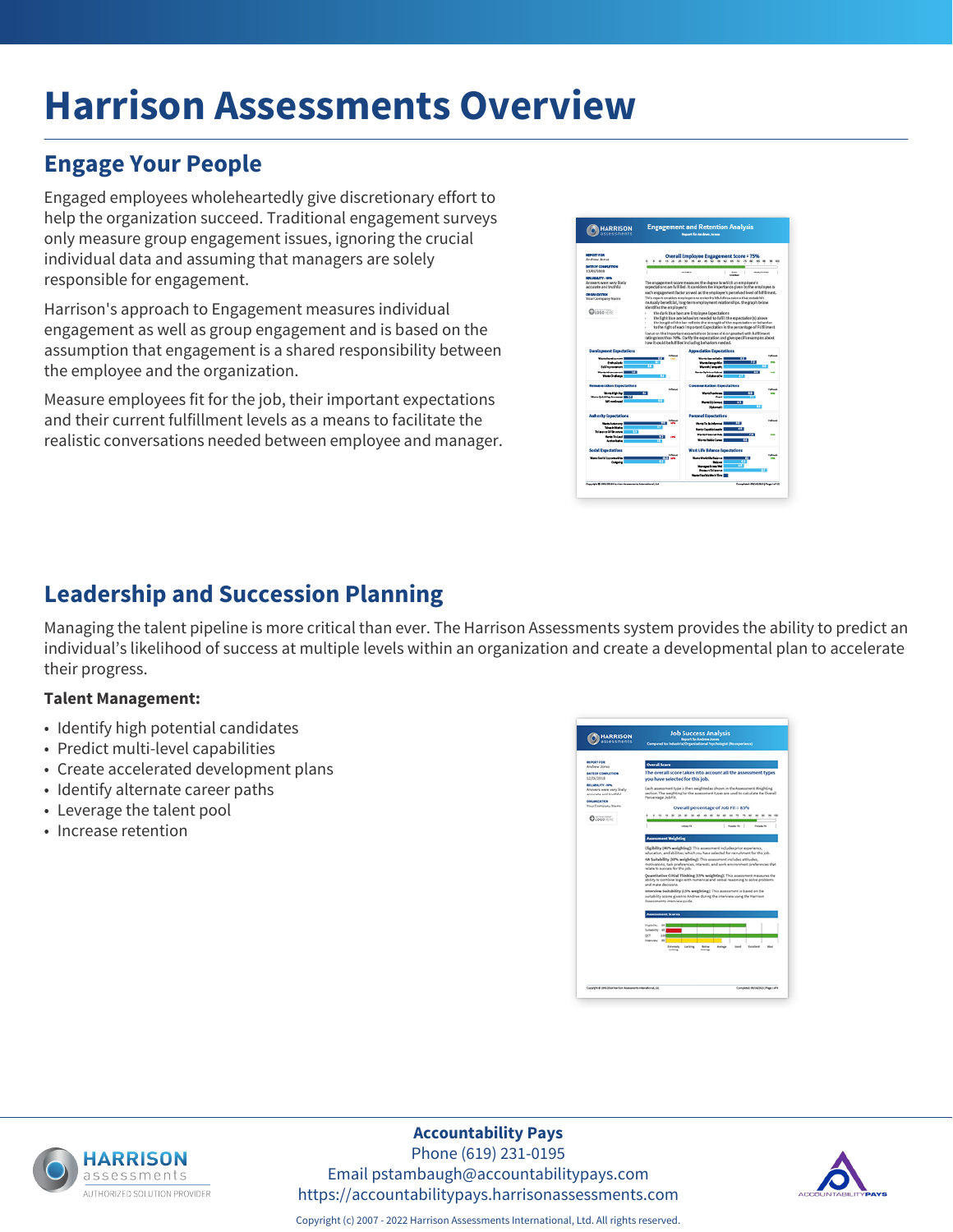# **Individual Development**

Harrison Assessments reveals deeply rooted insights that determine essential high performance traits and those that will accelerate or hinder performance related to specific positions. It reveals a person's work preferences and behavioral competencies that pinpoint the developmental opportunities and career planning to achieve personal satisfaction and measurable job performance.

#### **Predict how they will:**

- Communicate, influence, and lead
- Handle autonomy
- Take personal initiative
- Resist or facilitate change



### **Team Development**

In today's specialized work environment, talent is not enough. Talented people must effectively work together in order for the organization to succeed. Harrison Assessment's Paradox Theory reveals team dynamics in a way that has never before been possible, enabling individual team members to easily identify how their own behaviors contribute or obstruct the team objectives. It also provides a step-by-step plan in which each team member can make adjustments to facilitate optimal team performance.

#### **A team building tool to:**

- Create teams with effective interactions
- Discover the strengths and challenges of a team, including team decision-making potential
- Identify the best roles for each team member
- Assess the potential for cooperation or conflict
- Establish clear guidelines for effective interactions

|                |                  | <b>OPINIONS</b>                                                                                |  |
|----------------|------------------|------------------------------------------------------------------------------------------------|--|
|                |                  | How you manage rapport and empethy when managing the performance of others.                    |  |
| 10             | <b>DOGMATIC</b>  | TRUTH EXPLORING<br>۰<br>٠<br>۰<br>×.<br><b>E-BJON</b><br><b>OW</b><br>$\overline{\phantom{a}}$ |  |
| <b>CERTAIN</b> |                  | HOS<br>г<br><b>Second Excel</b><br>×                                                           |  |
| ń              | <b>UNCERTAIN</b> | $x - p$<br>۰<br><b>INCONCLUSIVE</b>                                                            |  |
|                |                  | OPEN/REFLECTIVE<br>10                                                                          |  |
|                |                  |                                                                                                |  |



#### **Accountability Pays**

Phone (619) 231-0195 Email pstambaugh@accountabilitypays.com https://accountabilitypays.harrisonassessments.com

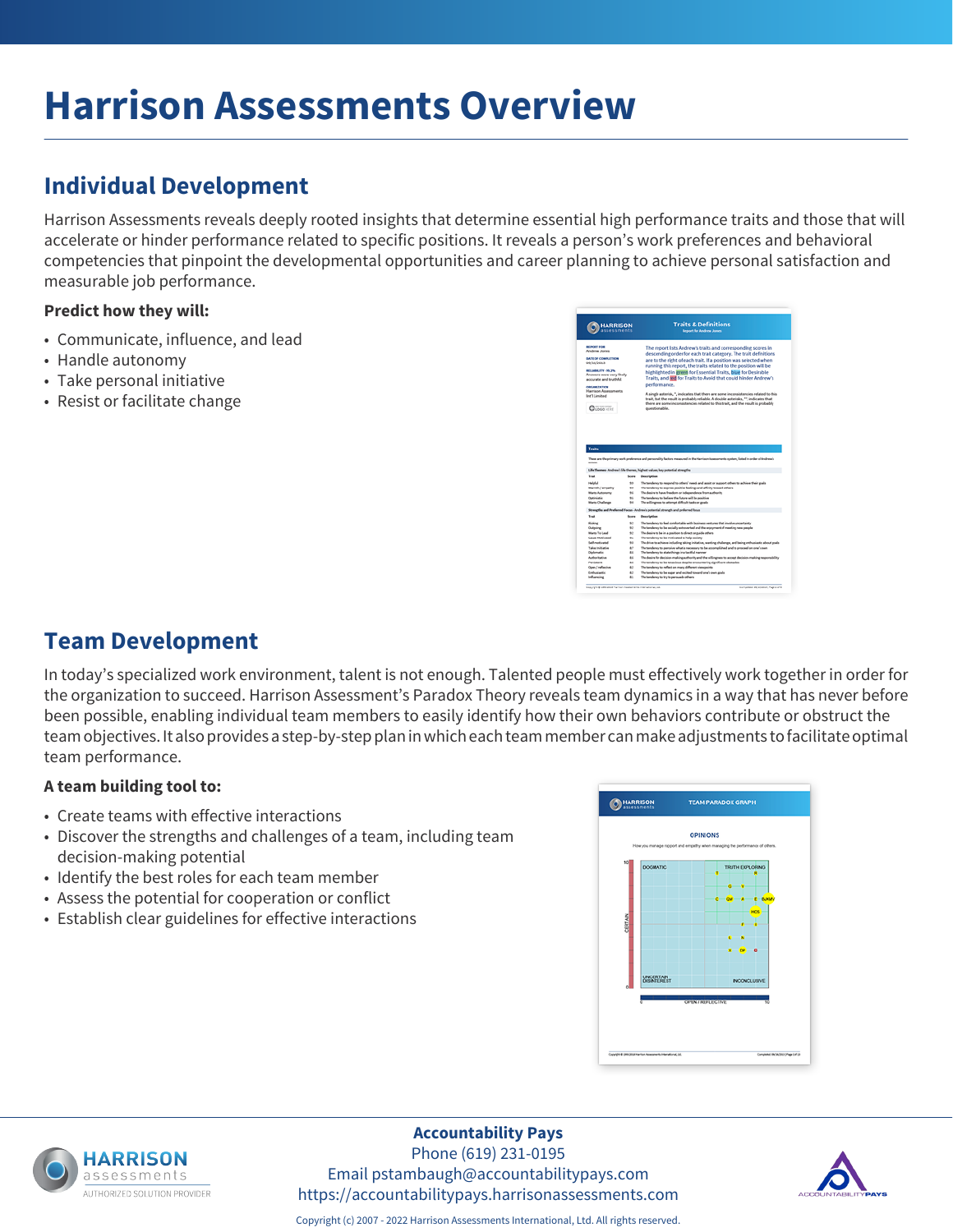### **What Makes Harrison Solutions Unique**

# **Eligibility Factors | Suitability Factors Eligibility and Suitability**

The ability to predict job performance is dependent upon identifying all of the critical factors. Assessing Eligibility or technical competencies alone only represents a portion of the critical factors to predict performance. When behavioral competencies are also measured, such as emotional intelligence, personality, and work preferences, a high degree of accuracy is attained to predict individual performance in specific jobs.

### **Enjoyment Performance Theory**

Enjoyment Performance Theory states that an individual will perform more effectively in a job if they enjoy the tasks required by that job, have interests that relate to the position, and have work environment preferences that correspond with the environment of the workplace.

Harrison Assessment's global research indicates that the enjoyment of these various aspects of a job is highly correlated with good performance.

"If you enjoy an activity, you tend to do it more. By doing it more, you tend to learn and improve the related skills. As a result, you tend to gain recognition (including self recognition) which helps you enjoy the activity more."





#### **Accountability Pays**

Phone (619) 231-0195 Email pstambaugh@accountabilitypays.com https://accountabilitypays.harrisonassessments.com



Copyright (c) 2007 - 2022 Harrison Assessments International, Ltd. All rights reserved.